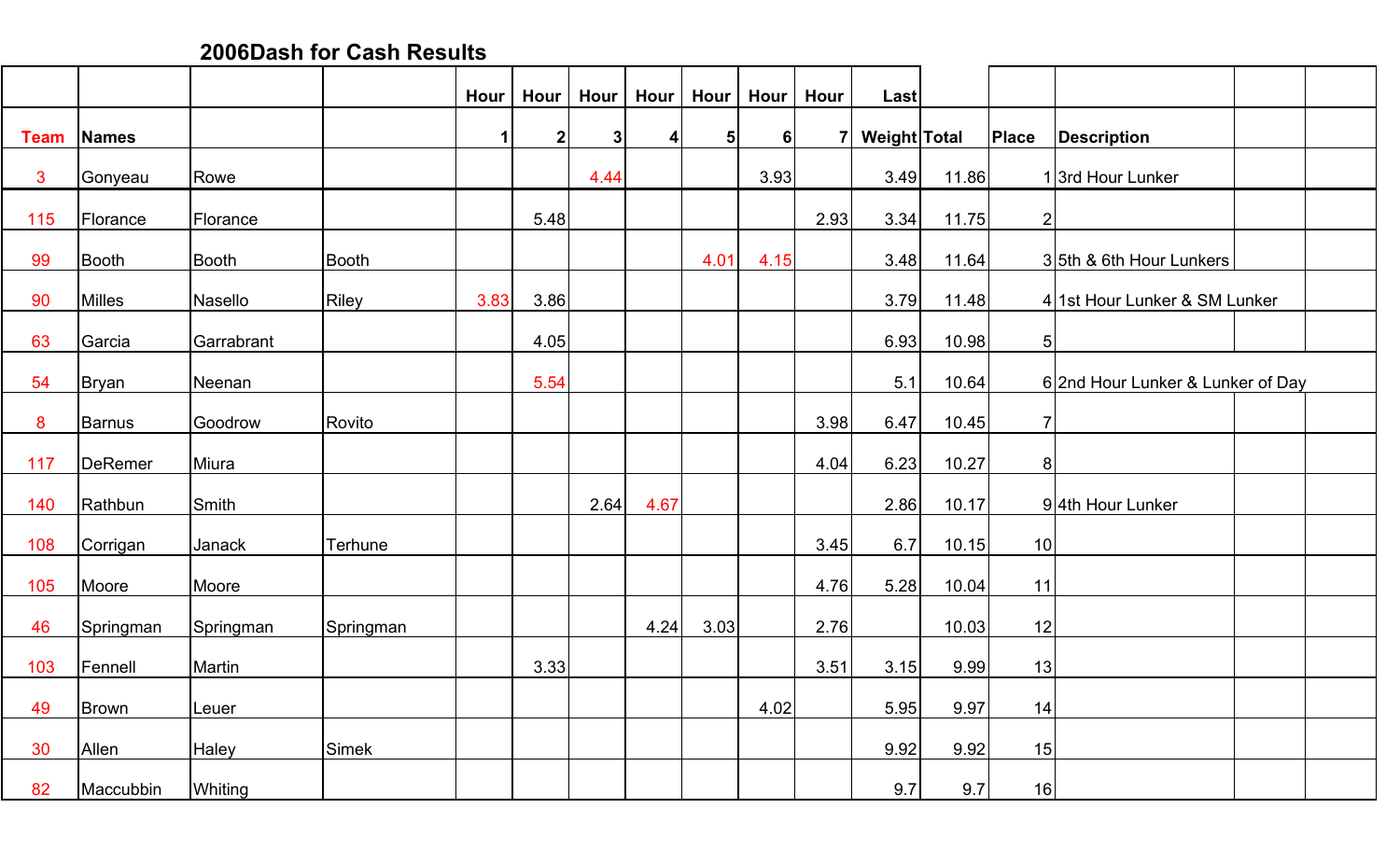| 67  | Kuziak      | <b>Kuziak</b> | <b>Kuziak</b> |      | 2.57 |      |      |      | 3.59 |      | 3.51 | 9.67 |    | 17 Ladies Lunker        |  |
|-----|-------------|---------------|---------------|------|------|------|------|------|------|------|------|------|----|-------------------------|--|
| 139 | Monica      | Snyder        | Monica        |      |      |      | 2.89 |      |      | 3.35 | 3.17 | 9.41 | 18 |                         |  |
| 121 | Bergeron    | <b>Briggs</b> | Sahrle        |      |      |      | 3.33 |      |      | 3.31 | 2.67 | 9.31 | 19 |                         |  |
| 52  | Buckmann    | Eisenberg     | Powell        |      |      |      |      | 3.07 | 3.13 | 3.05 |      | 9.25 | 20 |                         |  |
| 91  | Bartolotti  | Bartolotti    |               |      | 3.48 |      | 3.04 |      |      | 2.65 |      | 9.17 |    | 21 Free Entry Next Year |  |
| 93  | <b>Buck</b> | <b>Criss</b>  | Strong        | 2.82 |      |      |      |      | 3.35 | 2.96 |      | 9.13 | 22 |                         |  |
| 120 | Pospisil    | Wright        | Wright        |      |      |      |      |      | 3.75 |      | 5.23 | 8.98 | 23 |                         |  |
| 19  | Nicoletta   | Rositano      |               |      |      |      |      |      |      |      | 8.84 | 8.84 | 24 |                         |  |
| 106 | Cutaiar     | Wrisley       |               | 3.3  |      | 2.64 |      |      | 2.86 |      |      | 8.8  | 25 |                         |  |
| 71  | Hoffman     | Lutz III      | Showers       |      |      | 4.19 |      |      |      |      | 4.57 | 8.76 | 26 |                         |  |
| 47  | Brienzi     | Garver        | Rundt         |      |      |      |      |      |      |      | 8.75 | 8.75 | 27 |                         |  |
| 122 | Phelps      | Shutt         | Tietjen       |      |      |      |      |      |      |      | 8.71 | 8.71 | 28 |                         |  |
| 10  | Llewellyn   | Microni       | VanSteenburg  |      |      |      |      |      |      |      | 8.71 | 8.71 | 29 |                         |  |
| 35  | DeByah      | DeByah        | Tuper         |      |      |      |      |      | 3.89 |      | 4.78 | 8.67 | 30 |                         |  |
| 102 | Armstrong   | VanNederynen  | VanNederynen  |      |      |      |      |      |      |      | 8.66 | 8.66 | 31 |                         |  |
| 128 | Beattie     | <b>Brown</b>  | <b>Brown</b>  |      |      |      |      |      | 3.82 | 4.82 |      | 8.64 |    | 32 7th Hour Lunker      |  |
| 69  | Pellegrino  | Pellegrino    |               |      |      | 2.96 | 2.83 | 2.79 |      |      |      | 8.58 | 33 |                         |  |
| 20  | Harrington  | Scranton      |               |      |      |      |      |      |      |      | 8.45 | 8.45 | 34 |                         |  |
| 95  | Redmond     | Redmond       |               |      |      |      |      |      |      |      | 8.33 | 8.33 | 35 |                         |  |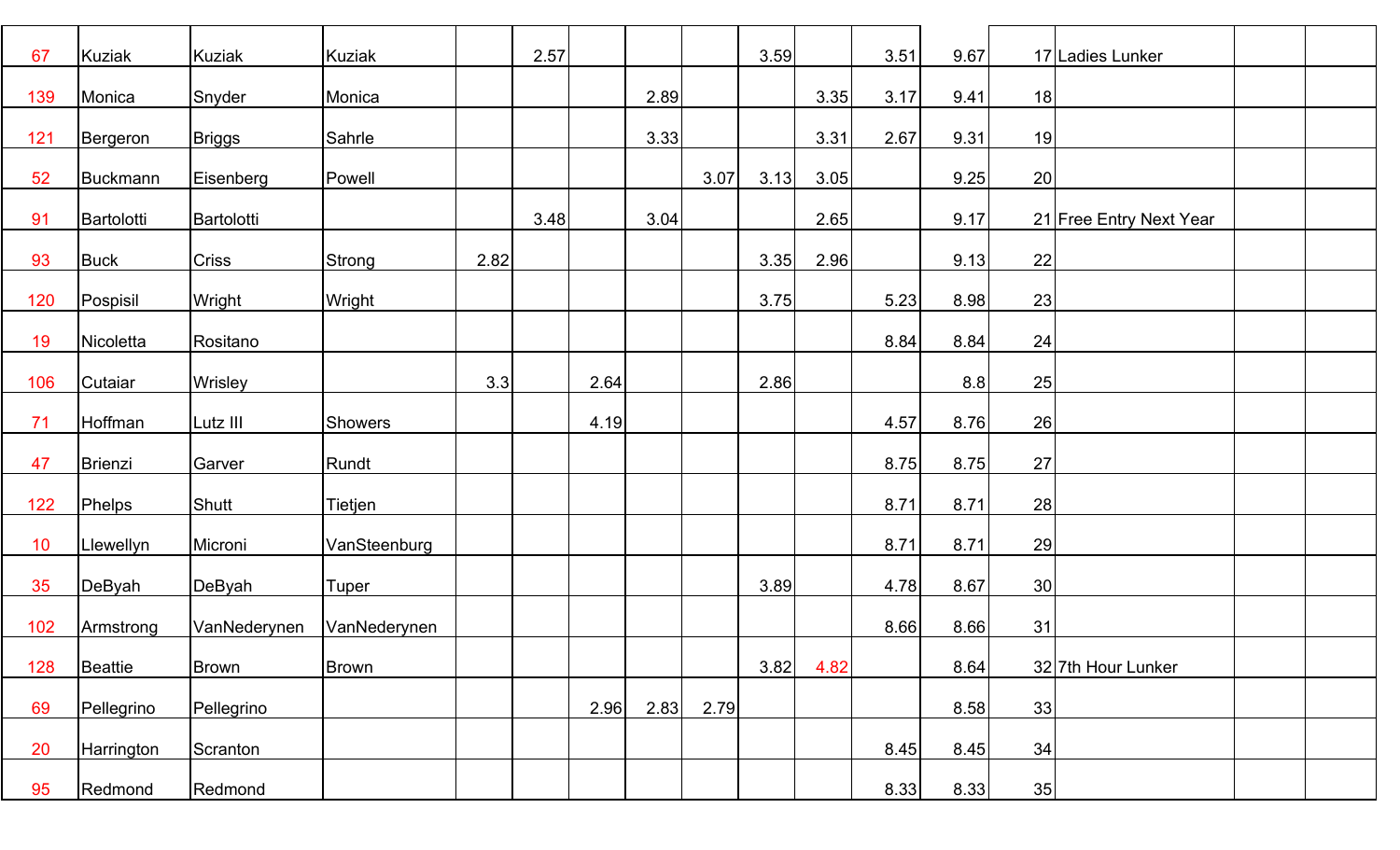| 143            | Honchar       | Reichardt  |           |      |      | 3.75 |      | 4.56 | 8.31 | 36 |  |  |
|----------------|---------------|------------|-----------|------|------|------|------|------|------|----|--|--|
| $\overline{7}$ | Caler         |            |           |      |      |      |      | 8.27 | 8.27 | 37 |  |  |
|                |               | Rease      |           |      |      |      |      |      |      |    |  |  |
| 74             | Cilento       | Colombai   | Gallelli  |      |      |      |      | 8.24 | 8.24 | 38 |  |  |
| 81             | Toti          | Toti       | Toti      |      |      |      |      | 8.13 | 8.13 | 39 |  |  |
| 72             | Race          | Rodman     |           |      |      |      | 3.39 | 4.74 | 8.13 | 40 |  |  |
| 133            | Clute         | Thompson   |           |      |      |      |      | 8.12 | 8.12 | 41 |  |  |
| 60             | Dishaw        | Dishaw     | Youngs    |      |      |      |      | 8.06 | 8.06 | 42 |  |  |
| 137            | Firkins       | Firkins    |           |      | 3.01 |      |      | 5.04 | 8.05 | 43 |  |  |
| 98             | Lumley        | Mazzitelli | Wrubel    |      |      |      |      | 7.95 | 7.95 | 44 |  |  |
|                |               |            |           |      |      |      |      |      |      |    |  |  |
| 85             | Barringer     | LaClair    | Parmer    |      |      |      |      | 7.93 | 7.93 | 45 |  |  |
| 39             | Manning       | Moore      | Moore     |      |      |      |      | 7.83 | 7.83 | 46 |  |  |
| 84             | Maconeghy     | Maconeghy  |           | 2.87 |      |      |      | 4.95 | 7.82 | 47 |  |  |
| 136            | Combs Jr.     | Nash       |           |      |      |      |      | 7.7  | 7.7  | 48 |  |  |
| 75             | Caler         | Gilbert    |           |      |      |      |      | 7.68 | 7.68 | 49 |  |  |
| 11             | Kresconko     | Wood       | Kresconko |      |      |      |      | 7.55 | 7.55 | 50 |  |  |
| 118            | <b>Miller</b> | Thaxton    |           |      |      | 2.78 |      | 4.75 | 7.53 | 51 |  |  |
| 13             | Wolfe         | Wolfe      | Wolfe     |      |      |      | 2.98 | 4.46 | 7.44 | 52 |  |  |
|                |               |            |           |      |      |      |      |      |      |    |  |  |
| 43             | Ott           | Ott        |           |      |      |      |      | 7.35 | 7.35 | 53 |  |  |
| 130            | Castle        | Castle     |           |      |      |      |      | 7.33 | 7.33 | 54 |  |  |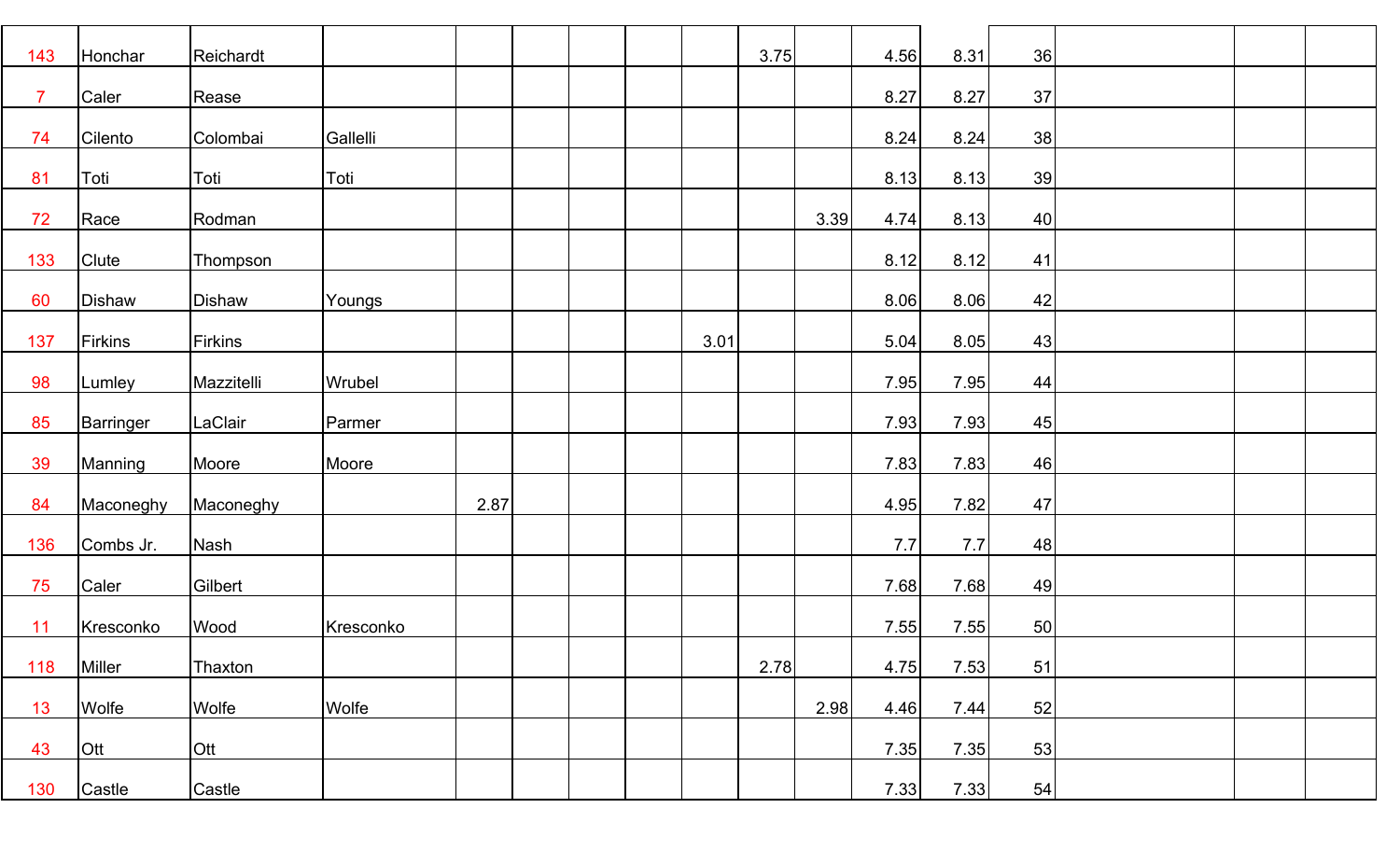| 77              | Fitzgerald    | Meeker      |               |      |      |     |      |      |      |      | 7.29 | 7.29 | 55 |                |  |
|-----------------|---------------|-------------|---------------|------|------|-----|------|------|------|------|------|------|----|----------------|--|
|                 |               |             |               |      |      |     |      |      |      |      |      |      |    |                |  |
| 61              | Coon          | Davis       |               |      |      |     |      |      |      |      | 7.27 | 7.27 | 56 |                |  |
| 141             | Schmidt       | Schmidt     | Owens         |      |      |     |      |      |      |      | 7.24 | 7.24 | 57 |                |  |
| 119             | <b>DeMott</b> | George      | Westcott      |      | 2.7  |     |      |      |      |      | 4.53 | 7.23 | 58 |                |  |
| 23              | Dillenbeck    | Falvo       | Cole          |      |      |     |      |      |      |      | 7.21 | 7.21 | 59 |                |  |
| 127             | Anthony Sr.   | Anthony Jr. | Anthony       |      |      |     |      | 2.58 |      |      | 4.47 | 7.05 | 60 |                |  |
| 100             | Swinegar      | Swinegar    | Swinegar      |      |      |     |      |      |      |      | 7.03 | 7.03 | 61 |                |  |
| 4               | Narro         | O'Marah     | Sharland      |      |      |     |      |      |      |      | 6.76 | 6.76 | 62 |                |  |
| $6\overline{6}$ | Donegan       | Donegan     | <b>Backer</b> | 3.56 |      |     |      |      |      | 3.13 |      | 6.69 | 63 |                |  |
| 18              | Lovett        | Smith       | Messinger     |      |      |     |      |      |      |      | 6.62 | 6.62 | 64 |                |  |
|                 |               |             |               |      |      |     |      |      |      |      |      |      |    |                |  |
| 86              | Aruck         | Friedman    | Peters        |      |      |     |      |      |      |      | 6.5  | 6.5  | 65 |                |  |
| 104             | Scheib        | Scheib      |               |      |      |     |      | 3.16 |      |      | 3.24 | 6.4  | 66 |                |  |
| 32              | Cannistra     | Cannistra   | Jellous       |      |      |     |      |      |      |      | 6.27 | 6.27 | 67 |                |  |
| 87              | Robinson      | Wilson      | Funk          |      |      |     |      |      |      |      | 6.23 | 6.23 | 68 |                |  |
| 92              | Bartolotti    | Destito     | Costello      |      |      |     |      | 3.06 |      |      | 3.13 | 6.19 | 69 |                |  |
| 57              | Mierek        | Mierek      | Zylinsky      |      |      |     |      |      | 3.46 | 2.64 |      | 6.1  | 70 |                |  |
| 53              | Wise          | Wise        | Wise          |      | 2.76 | 3.2 |      |      |      |      |      | 5.96 |    | 71 Kids Lunker |  |
| 88              | Kulikowski    | Mierek      | Smith         |      |      |     |      | 2.97 |      |      | 2.95 | 5.92 | 72 |                |  |
| 112             | Langstaff     | Langstaff   |               |      |      |     | 2.67 | 2.78 |      |      |      | 5.45 | 73 |                |  |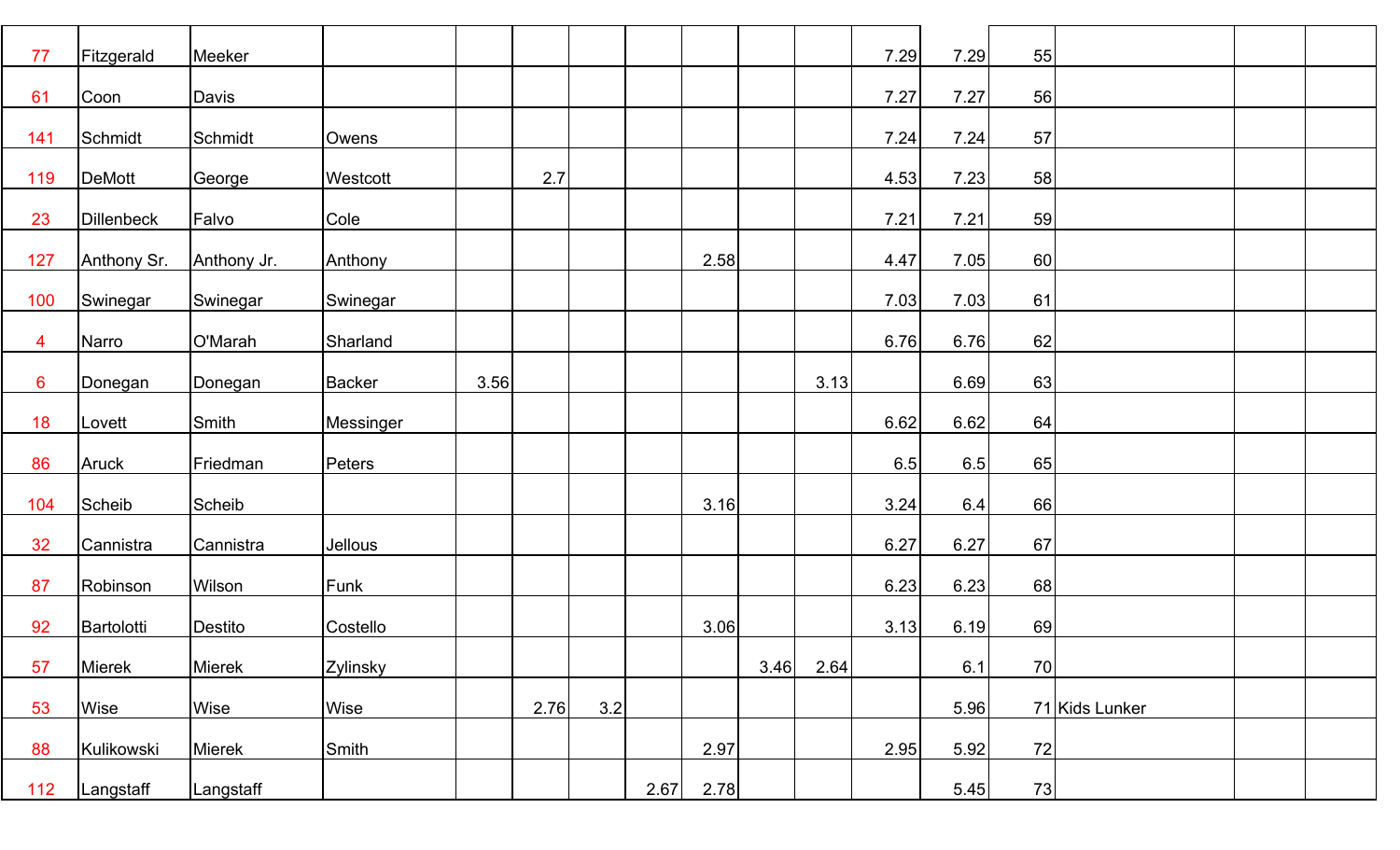| 111            | Carrow         | Ott            |               |      |      |      |      |      |      | 5.39 | 5.39   | 74 |  |  |
|----------------|----------------|----------------|---------------|------|------|------|------|------|------|------|--------|----|--|--|
| 144            | Olles          | Jackson        | Olles         |      |      |      |      |      |      | 5.34 | $5.34$ | 75 |  |  |
| 68             | Morgan         | Morrill        |               |      |      |      |      |      |      | 4.92 | 4.92   | 76 |  |  |
| $\overline{5}$ | Grove          | Grove          |               |      |      |      |      |      |      | 4.74 | 4.74   | 77 |  |  |
| 50             | Cole           | Miner          |               |      |      |      |      |      |      | 4.6  | 4.6    | 78 |  |  |
| 65             | Kahabka        | Kolb           |               |      |      |      |      |      |      | 4.49 | 4.49   | 79 |  |  |
| 37             | Covey          | Yager          |               |      |      |      | 3.7  |      |      |      | 3.7    | 80 |  |  |
| 135            | <b>Blake</b>   | <b>Blake</b>   |               |      |      |      |      | 3.49 |      |      | 3.49   | 81 |  |  |
| 113            | Molenjo        | Salvo          |               | 3.46 |      |      |      |      |      |      | 3.46   | 82 |  |  |
| 66             | Henderson      | Howell         |               |      |      |      |      |      |      | 3.27 | 3.27   | 83 |  |  |
| 132            | Eustis         | Woodard        | Woodard       |      | 3.14 |      |      |      |      |      | 3.14   | 84 |  |  |
| 109            | Julien         | Julien         | Martin Jr.    |      |      |      |      |      |      | 3.1  | 3.1    | 85 |  |  |
| 94             | Dousharm       | Dousharm       | Dousharm      |      |      |      |      |      | 3.02 |      | 3.02   | 86 |  |  |
| 24             | Turner         | Turner         |               |      |      |      | 2.96 |      |      |      | 2.96   | 87 |  |  |
| 124            | Umstead Jr.    | Umstead Sr.    |               |      |      | 2.94 |      |      |      |      | 2.94   | 88 |  |  |
| 29             | <b>Beitler</b> | <b>Beitler</b> |               |      |      |      |      | 2.87 |      |      | 2.87   | 89 |  |  |
| 76             | Annis          | Dibble         | <b>Dibble</b> |      |      |      |      |      |      | 2.85 | 2.85   | 90 |  |  |
| 134            | Calkins        | Grennell       |               |      |      |      |      | 2.67 |      |      | 2.67   | 91 |  |  |
| 123            | Lane           | Toarmino       | Toarmino      |      |      |      |      | 2.6  |      |      | 2.6    | 92 |  |  |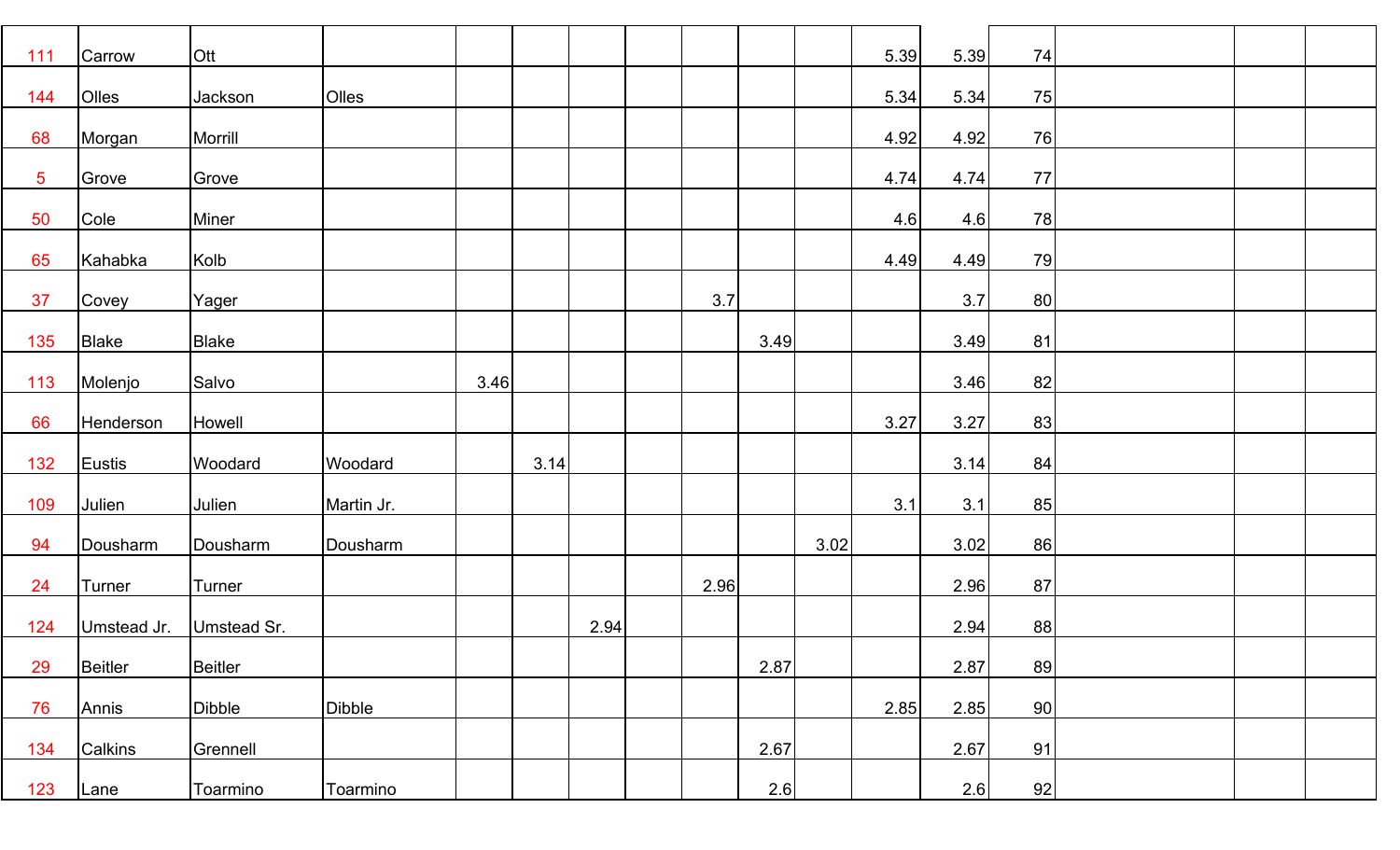| 145 | Murray       | LaClair         |            |  |  |  |  | $\overline{0}$ | 93    |  |  |
|-----|--------------|-----------------|------------|--|--|--|--|----------------|-------|--|--|
| 142 | Nichols      | <b>Nichols</b>  |            |  |  |  |  | 0              | 94    |  |  |
| 138 | Sharpe       | <b>Tupper</b>   |            |  |  |  |  | 0              | 95    |  |  |
|     |              |                 |            |  |  |  |  |                |       |  |  |
| 131 | Stahl Jr.    | Stewart         |            |  |  |  |  | $\overline{0}$ | 96    |  |  |
| 129 | Luft         | Rees            |            |  |  |  |  | $\overline{0}$ | 97    |  |  |
| 126 | Johnson      | Ziarko          |            |  |  |  |  | 0              | 98    |  |  |
| 125 | Jackson      | Taylor          |            |  |  |  |  | $\overline{0}$ | 99    |  |  |
|     |              |                 |            |  |  |  |  |                |       |  |  |
| 116 | Connor       | Connor          | Connor     |  |  |  |  | $\overline{0}$ | 100   |  |  |
| 114 | Bedore       | LaFave          |            |  |  |  |  | $\overline{0}$ | 101   |  |  |
|     |              |                 |            |  |  |  |  |                |       |  |  |
| 110 | Steinrotter  | Arnold          |            |  |  |  |  | 0              | 102   |  |  |
| 107 | Dehn         | Dehn            |            |  |  |  |  | 0              | 103   |  |  |
| 101 | Jones        | Cheal           |            |  |  |  |  | 0              | 104   |  |  |
|     |              |                 |            |  |  |  |  |                |       |  |  |
| 97  | Compton      | Ferri           | Valle      |  |  |  |  | 0              | 105   |  |  |
| 96  | Roach        | Roach           |            |  |  |  |  | $\overline{0}$ | 106   |  |  |
| 89  | Grover       | Stinson         |            |  |  |  |  | 0              | 107   |  |  |
| 83  | Phillips Jr. | Rastley         | Sanford    |  |  |  |  | $\overline{0}$ | 108   |  |  |
|     |              |                 |            |  |  |  |  |                |       |  |  |
| 80  | Waller       | Waller          | Waller Jr. |  |  |  |  | $\overline{0}$ | 109   |  |  |
| 79  | Davis        | <b>DiMarino</b> | Leonard    |  |  |  |  | 0              | 110   |  |  |
| 78  | Wells        | <b>Wells</b>    | Pottiger   |  |  |  |  | 0              | $111$ |  |  |
|     |              |                 |            |  |  |  |  |                |       |  |  |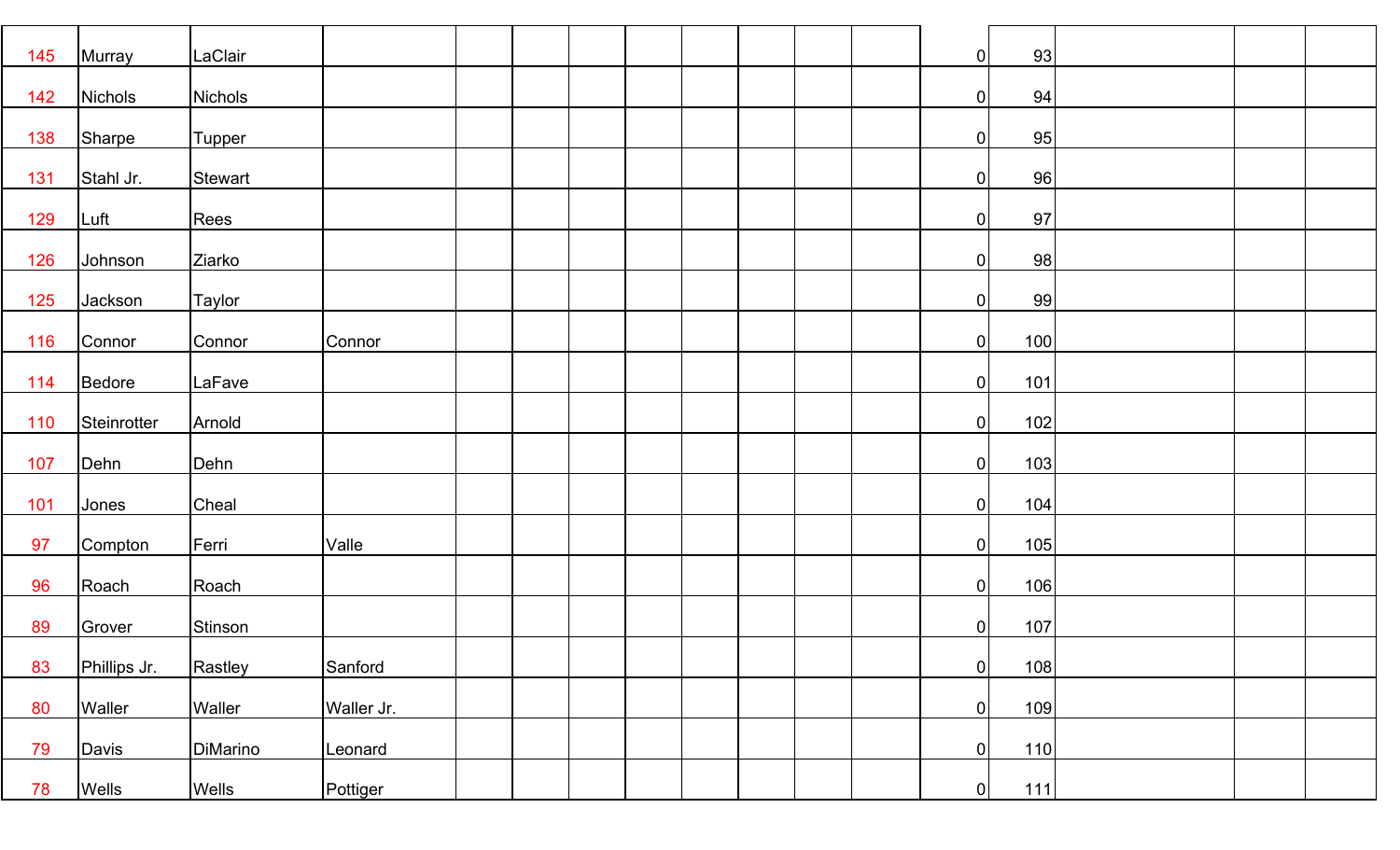| 73             | Schneider                   | Wooldridge                      |         |  |  |  |  | 0                           | 112               |  |  |
|----------------|-----------------------------|---------------------------------|---------|--|--|--|--|-----------------------------|-------------------|--|--|
| 70             | Cummings                    | Hodges                          |         |  |  |  |  | 0                           | 113               |  |  |
| 64             | Kahabka                     | Kolb                            |         |  |  |  |  | 0                           | 114               |  |  |
| 62             | Matthews                    | Narolis                         | Secor   |  |  |  |  | 0                           | 115               |  |  |
| 59             | Hixon                       | Hurst                           | Smiley  |  |  |  |  | 0                           | 116               |  |  |
| 58             | Cowan                       | Cowan                           |         |  |  |  |  | 0                           | 117               |  |  |
| 56             | Florance                    | <b>Hastings</b>                 |         |  |  |  |  | 0                           | 118               |  |  |
| 55             | Ward                        | Witczak                         | Wlodyka |  |  |  |  | 0                           | 119               |  |  |
| 51             | Imlach                      | Tremblay                        |         |  |  |  |  | 0                           | 120               |  |  |
| 48             | Crossman                    | Crossman                        |         |  |  |  |  | 0                           | 121               |  |  |
| 45             | Hall                        | Konchan                         |         |  |  |  |  | 0                           | 122               |  |  |
| 44             | Dam                         | Van Slyke                       | Valvo   |  |  |  |  | 0                           | 123               |  |  |
| 42             | Waldman                     | Waldman                         |         |  |  |  |  | 0                           | 124               |  |  |
| 41             | Bower                       | Kiess                           |         |  |  |  |  | $\overline{0}$              | 125               |  |  |
| 40             | Hanna                       | Wierbowski                      |         |  |  |  |  | 0                           | 126               |  |  |
|                |                             |                                 |         |  |  |  |  | $\overline{0}$              |                   |  |  |
| 38             | Baker                       | Crossman                        |         |  |  |  |  |                             | 127               |  |  |
|                |                             |                                 |         |  |  |  |  |                             |                   |  |  |
|                |                             |                                 |         |  |  |  |  |                             |                   |  |  |
| 36<br>34<br>33 | Boczar<br>Conger<br>Bruyere | Colarusso<br>Marceau<br>Bruyere | Witczak |  |  |  |  | $\overline{0}$<br> 0 <br> 0 | 128<br>129<br>130 |  |  |